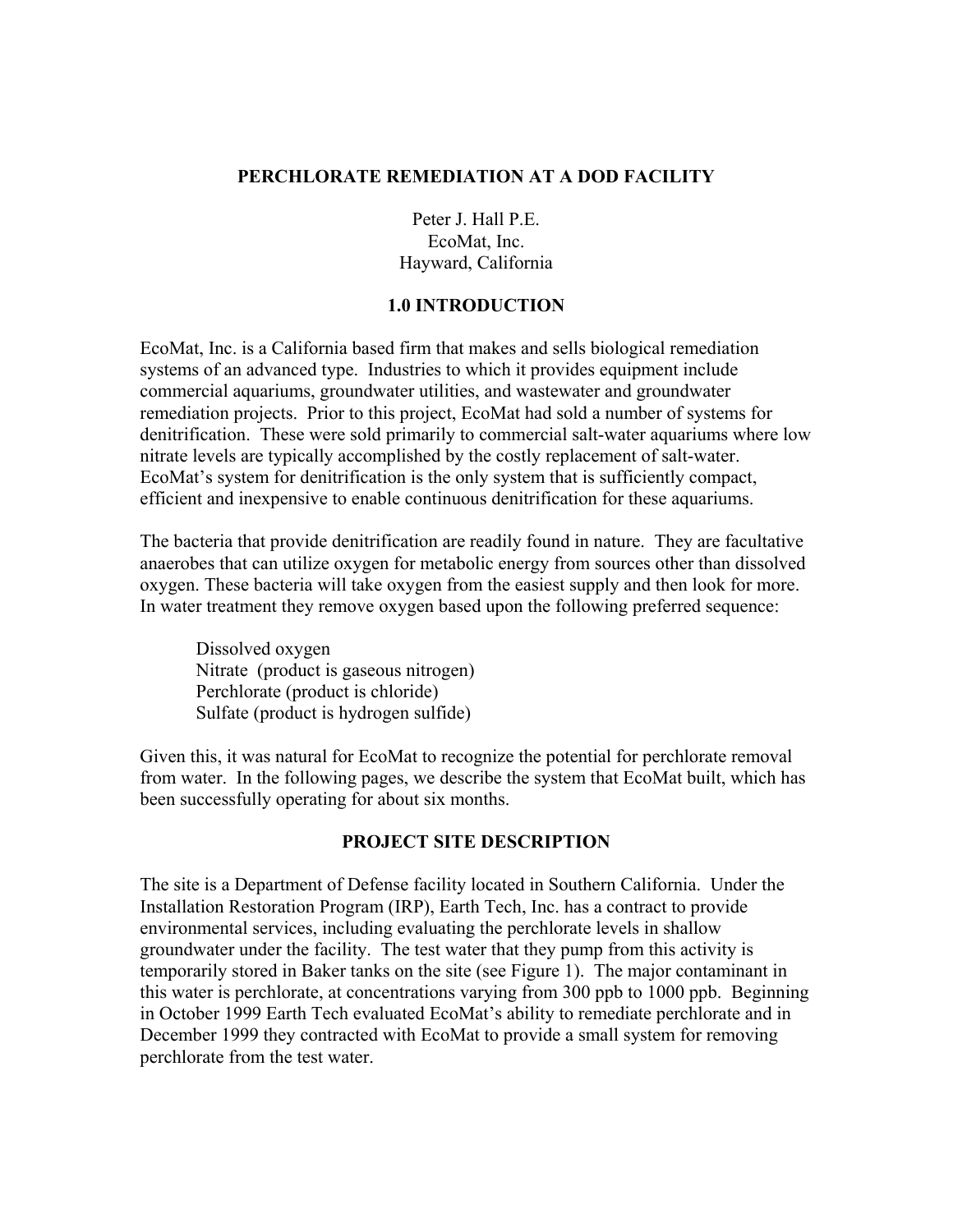### **PROJECT ACTIVITY**

EcoMat designed a system to achieve the removal of perchlorate from the Baker tanks within a period of several months. At the beginning there was not sufficient information to determine the hydraulic residence time for removal of perchlorate down to nondetectable levels, so the system was designed for a residence time of approximately onehalf hour with an active volume of 200 liters. Given average tank volumes of 20,000 gallons this would enable complete reduction in a period of seven days after the bacteria are firmly established.

EcoMat had designed and built an identical system and installed it in the John G. Shedd Aquarium in Chicago. The design is described in the following section. It was built on a single skid in our Hayward facility. Denitrification bacteria which had been exposed to perchlorate were placed in the reactors and then the entire skid was loaded onto a panel truck and driven down to Southern California. At the site, it was lifted off the truck and placed in a temporary shelter near the Baker tanks (see Figure 2), and started up. Within a few days it was functioning and reducing perchlorate. After the first few days the systems operation was transferred to Earth Tech, with telephone contact and advice from EcoMat.

After several months during which various operating problems were dealt with, the tanks were completely clean of perchlorate, below the detectable concentration. The system was then moved to a similar site on the base, where it remains in operation.

#### **SYSTEM DESIGN**

The system is best described using a flow diagram (see Figure 3). Water is drawn from the Baker tank into the top of the deaeration reactor. This reflects a basic understanding by EcoMat that a two-stage process works best for biological oxygen removal. In the deaeration tank is a large number of ordinary bio-balls that provide surface for bacterial growth. The reactor is designed to reduce the dissolved oxygen concentration from saturation down to a concentration of 0.5-1.0 ppm. This is the optimum concentration for either denitrification or perchlorate remediation. If the dissolved oxygen concentration rises above one ppm the remediation is ineffective, and if it drops to near-anaerobic concentrations, the threat of sulfate attack arises. Hydrogen sulfide can be injurious to the bacteria, stopping the remediation activity. Although the bacteria can be revived very easily by restarting the process, time is wasted of oxygen levels aren't monitored

From the bottom of the deaeration reactor, water is then drawn into the bottom of the Hall reactor. This patented reactor is the key element of EcoMat's process. It is designed to hold a mass of floating media and maintain continuous circulation of the media along with the water in the reactor. This mixing is attained without any internal moving parts, but rather, by external pump re-circulation, as shown in Figure 4. Continuous circulation is extremely important as it provides for uniform, low concentrations of the contaminant under ALL influent contaminant concentrations. This factor is key to EcoMat's success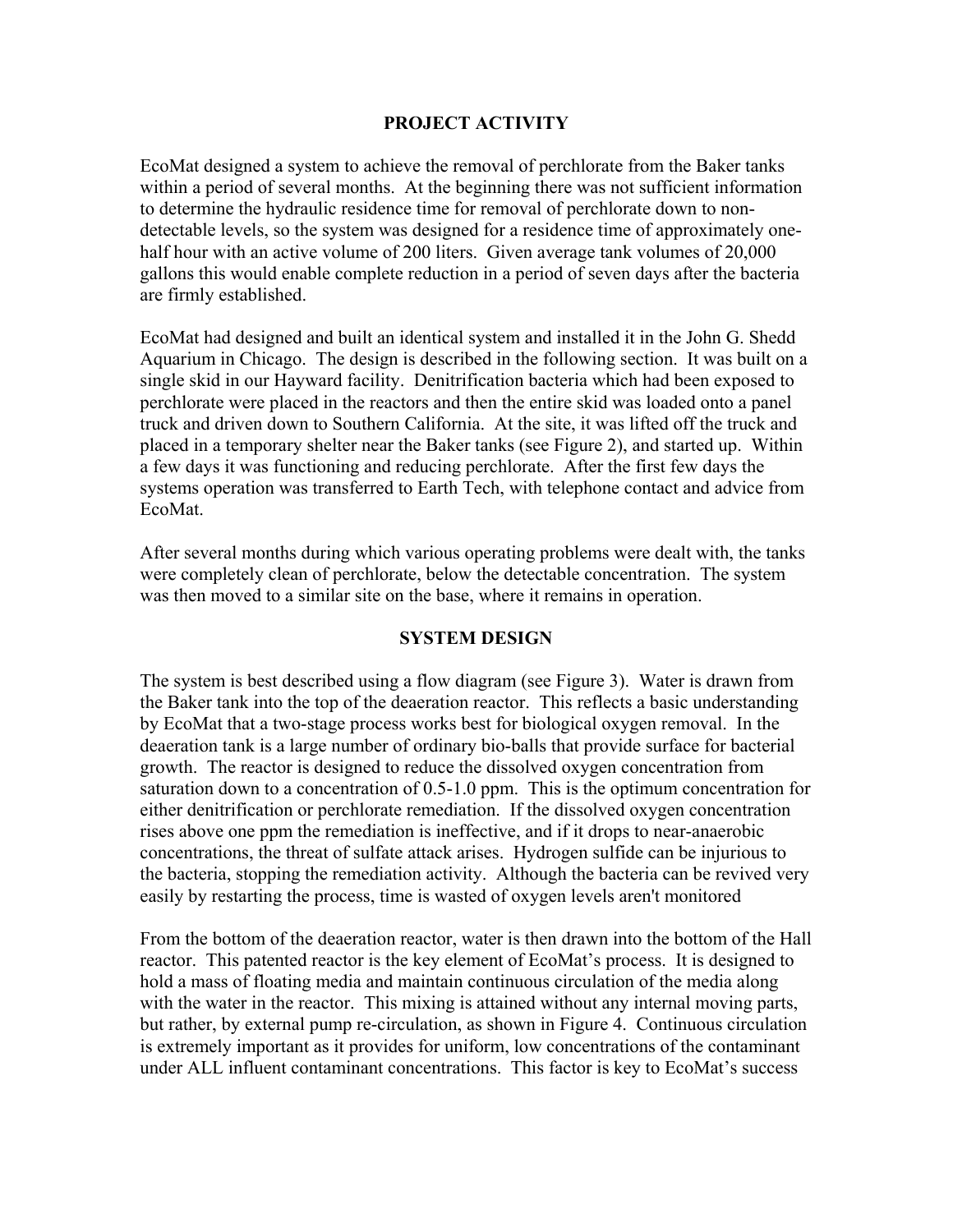in both denitrification as well as perchlorate remediation as it puts no upper limit on the allowable inlet concentrations.

At this point we must say more about the EcoLink media (see Figure 5). This is a polyurethane-based sponge that is cut into one-centimeter cubes. The media last for a very long time-- up to several years. They are kept reasonably clean and capable of supporting bacteria colonies by virtue of their gentle collisions with each other and with the walls of the reactor. When functioning to produce a gas, as in denitrification, the size of the interstitial spaces within the sponge is designed to permit passage of gas out, as well as passage of water into, these spaces. At the same time, the surface area involved is sufficiently great to provide for large bacteria concentrations and high interaction efficiency.

The overflow from the Hall reactor is recycled back into the deaeration reactor during the startup period to form colonies of bacteria. In normal operation the effluent is discharged from the system. In cases where drinking water purity is desired, a post-treatment system can be added to the process to control the small amount of biosolids that leaves the system. **This is the only residual stream that results from the process.** In case of upset conditions, water can be returned to the Baker tanks.

Both reactors require feed of a carbon source (electron donor) to feed the bacteria. EcoMat has studied a variety of available sources and we find that the best one is methanol. Methanol residual of less than 2 ppm is considered non-hazardous and EcoMat's systems normally run at undetectable concentrations (below 0.5 ppm). Methanol is not only the lowest cost commercially available carbon source but it also maintains the lowest level of biosolids. Alternative carbon sources, such as ethanol, tend to "gum up" the works. The major requirement for methanol is for removal of dissolved oxygen in the deaeration reactor, as oxygen levels are so much greater than perchlorate levels in the first stage of the process. For fire safety reasons, the methanol is dissolved in water (generally 50%). The rate of feed of methanol is so small that even if it were to exit unused, the concentration would not reach hazardous levels.

It should be noted that while the bacteria involved in denitrification are hardy, best operations are realized when temperatures are controlled between limits of  $8^{\circ}$ C and 35 occurring parameters are control flow the influent water maintains adequate temperature control C. During normal flow, the influent water maintains adequate temperature control. During startup, when recirculation is 100% care should be taken to turn on the circulation pump in the Hall reactor for a relatively small time period each day.

The way the system works is that the bacteria can "eat" a constant rate of contaminant. Thus the flow rate of water through the system isn't a significant parameter in the design. The most significant system size factor, which determines the basic system size, is the total amount of material that is to be removed per day. This number is the product of the flow times the concentration. For example, for a system that will remediate 1000 gpm of water having a concentration of 10 ppm, the amount of contaminant to be removed is  $120$ pounds per day. For this example, EcoMat estimates that it can build, own and operate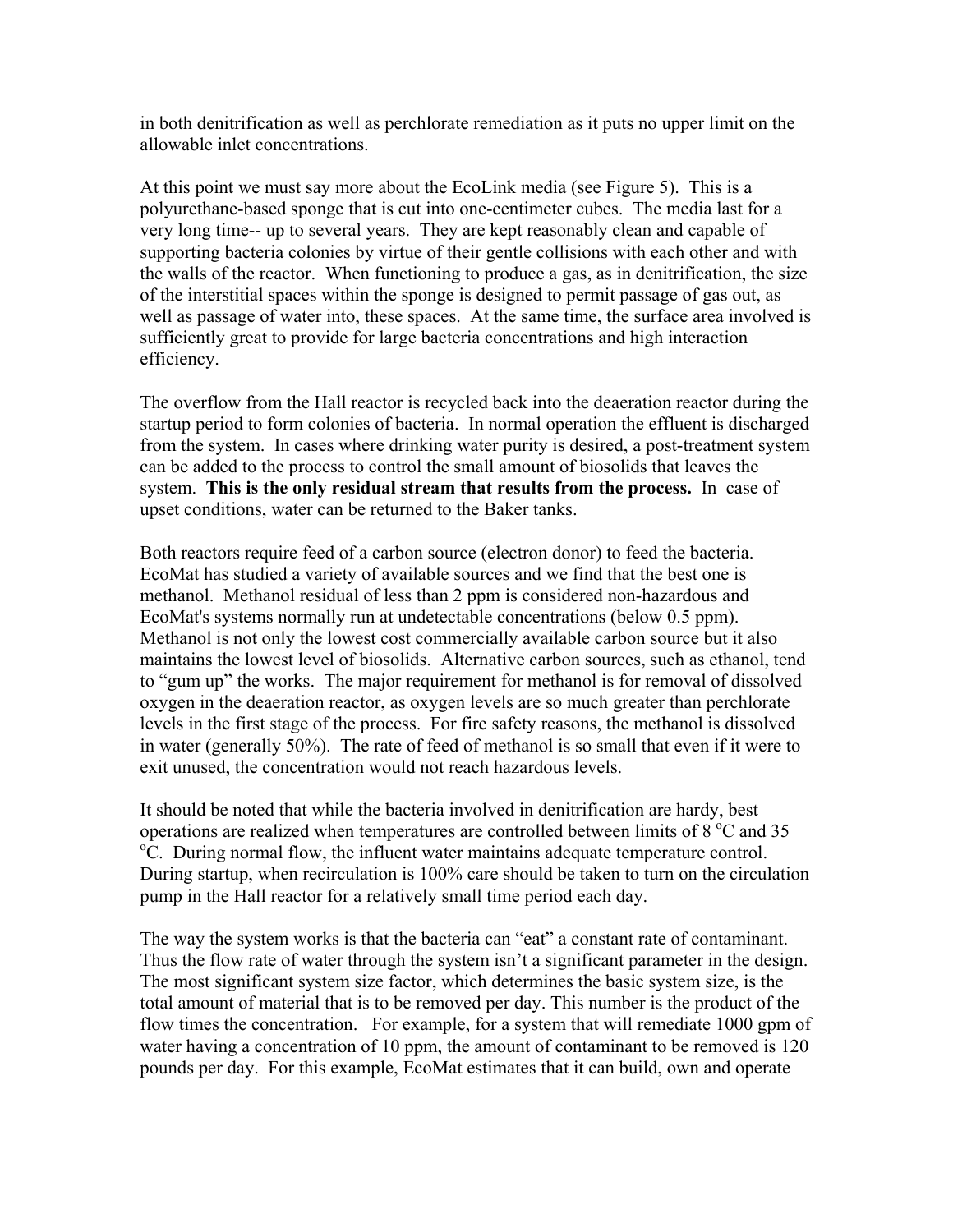this system, at the currently demonstrated sizing criteria, at total cost to the customer of \$.50 per thousand gallons.

## **OPERATIONS**

The system was built on a skid that is four feet by four feet in size (see Figure 6). Startup operations involve continuously recycling the water through the reactors while feeding methanol and assuring that there is adequate perchlorate in the water. This recirculation need not be constant, and in warm weather, when the bacteria might overheat, it is best to circulate for no more than a few hours per day. Periodic measurements are made of the dissolved oxygen levels leaving the de-aeration reactor. When the dissolved oxygen level is below 1.0 ppm the system can be opened in stages, until it is wide open. After start-up, operations remain continuous, and it is only necessary to check the system once daily to be sure that no spurious upset has taken place. The methanol source only needs to be replenished every few weeks.

At this DOD site there were a number of upsets, particularly during the early operating days. First, someone driving by pulled the main power plug! A few days passed before the operators realized that there was something wrong. During that time, the bacteria used up all of the oxygen and perchlorate and started producing hydrogen sulfide. The system turned black and smelled characteristically of that material. The system was restarted and within a few days it returned to normal operation.

Importantly, Earth Tech was not concerned with optimizing the time for performing the remediation of the water from the Baker tanks. With a retention time of one half-hour, the remediation proceeded sufficiently rapidly. However, based upon EcoMat's denitrification experience, much shorter retention times may be feasible for perchlorate remediation, further reducing the cost of new systems. EcoMat is pursuing this possibility.

#### **RESULTS**

Measurements were made by Earth Tech on a regular basis. As a result of the "closed" loop" feature, it was possible to control the outlet so that only when the effluent perchlorate concentrations were below the allowable level (ND) would water be discharged to a cleaned water baker tank. Initial results during the startup period were as follows (in micrograms per liter):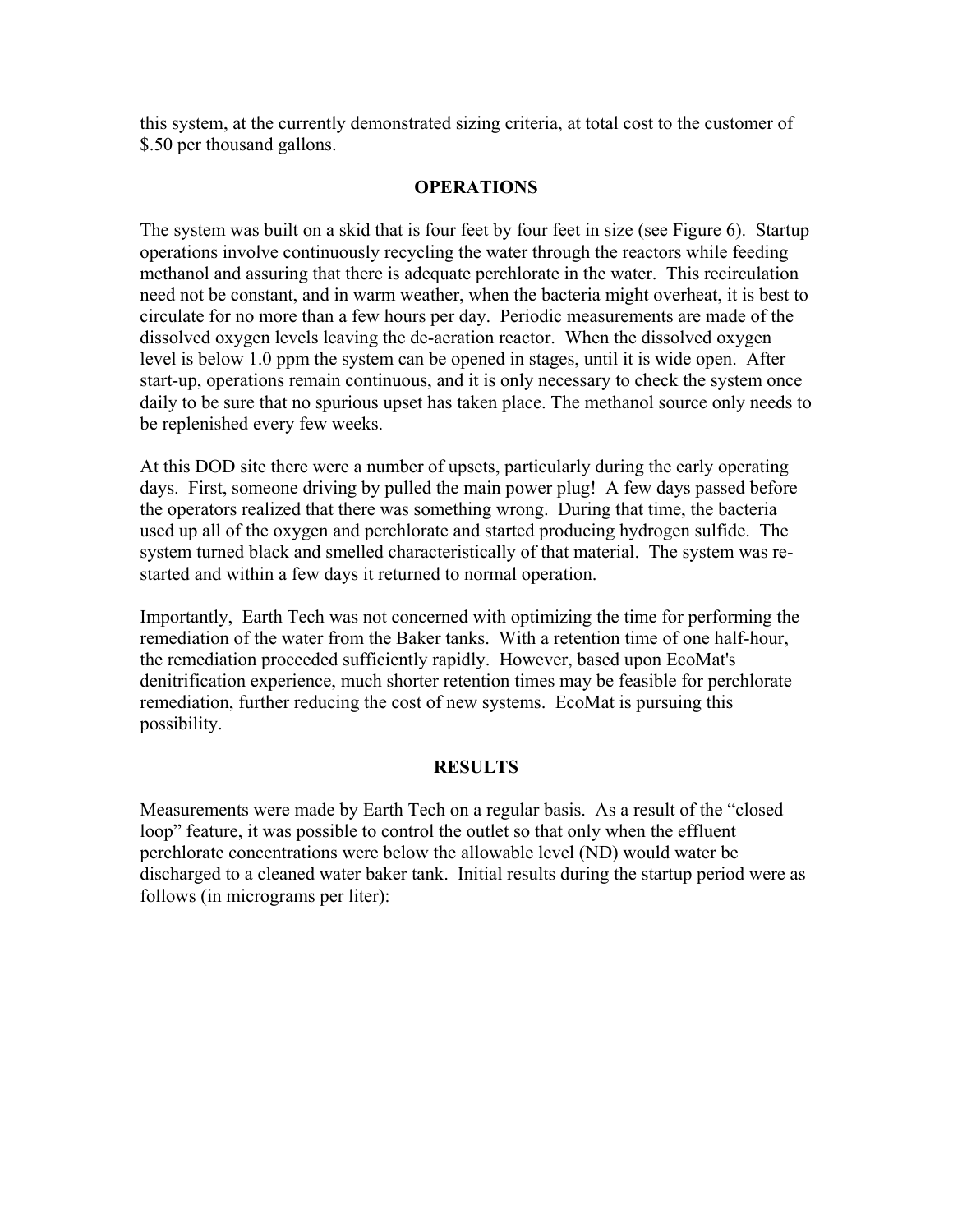| <b>DATE</b> | <b>INLET</b> | <b>OUTLET</b> |
|-------------|--------------|---------------|
| 2/17        | 350          | 210           |
| 2/18        | 390          | 160           |
| 2/21        | 390          | $410*$        |
| 3/06        | 350          | <b>ND</b>     |
| 3/07        | 370          | <b>ND</b>     |
| 3/08        | 340          | 9             |
| 3/09        | 320          | <b>ND</b>     |
| 3/10        | 320          | 19            |
| 3/15        | 260          | $24$ **       |
| 3/23        | 300          | ND            |

• \* Power loss

• **\*\*** New Tank

When the Baker tanks were emptied, the system was moved to another location at the DOD site, where it is presently in operation.

#### **FUTURE PLANS**

Reactors 15 times the size of the subject reactor are currently in operation, and EcoMat has designed reactors as large as 100 cubic meters. The reactors may be ganged together to provide adequate volume for any flow rate. EcoMat plans to offer its perchlorate remediation process to customers as a build-own-operate package, with pricing in the range of \$.50/1,000 gallons.

#### **CONCLUSIONS**

It appears to EcoMat that this system is one of the most inexpensive ways to remediate perchlorate from water. For very large systems it would be cost effective to implement on-line measurement capabilities with SCADA systems to transmit data to a remote operations enter, facilitating satisfactory operations.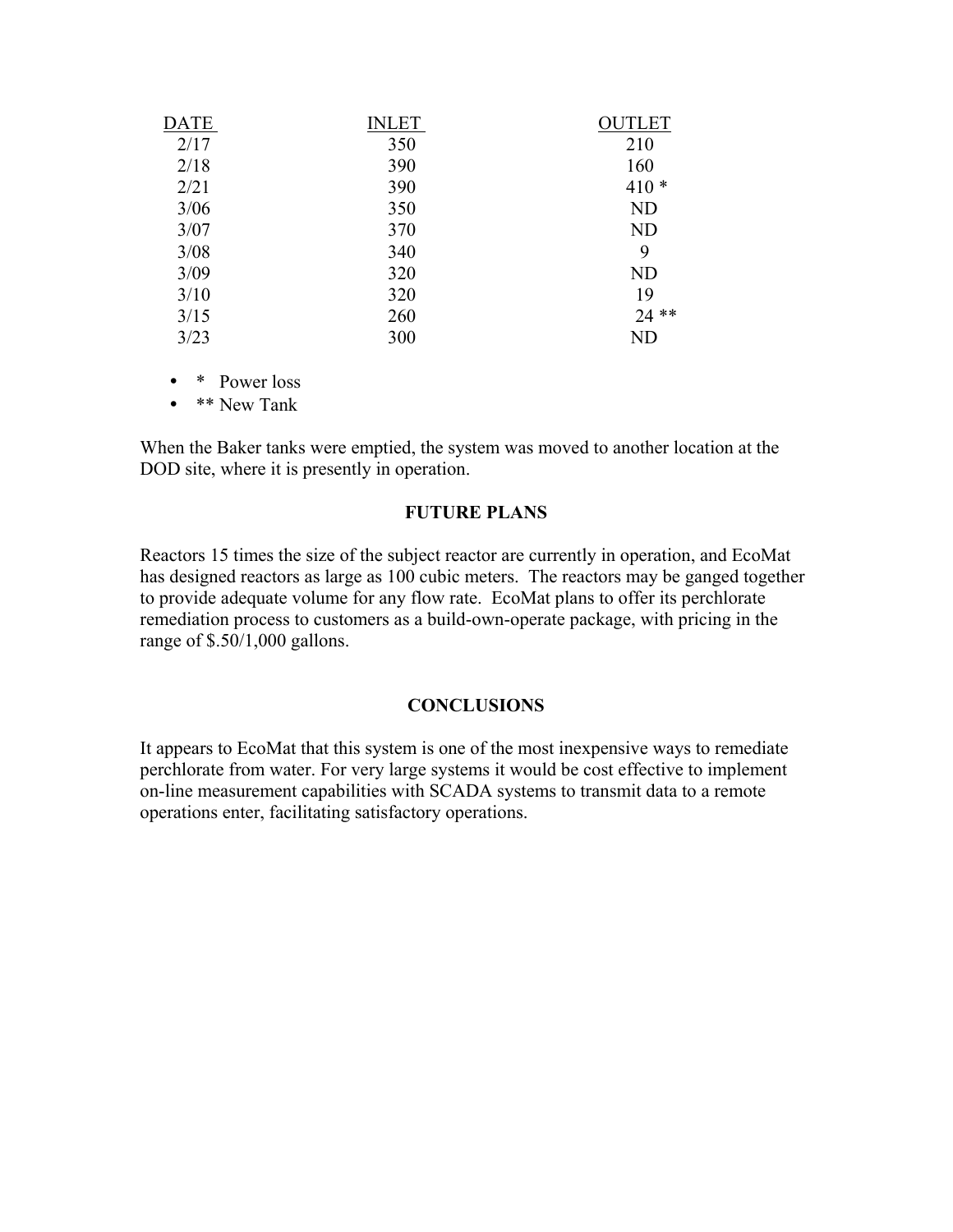# **LIST OF FIGURES**

Figure 1: Baker Tanks on Site

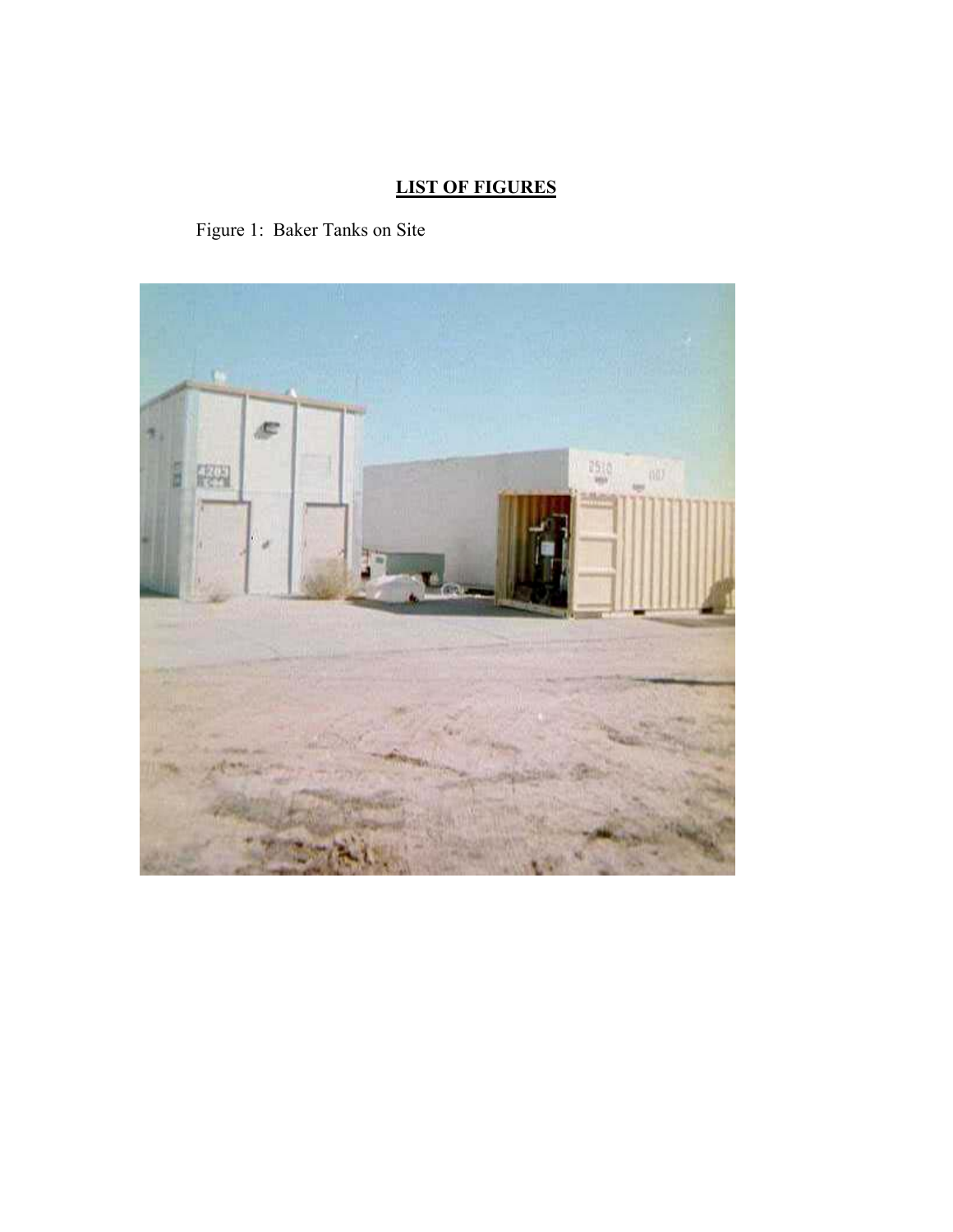Figure 2: Drop Box Holding System

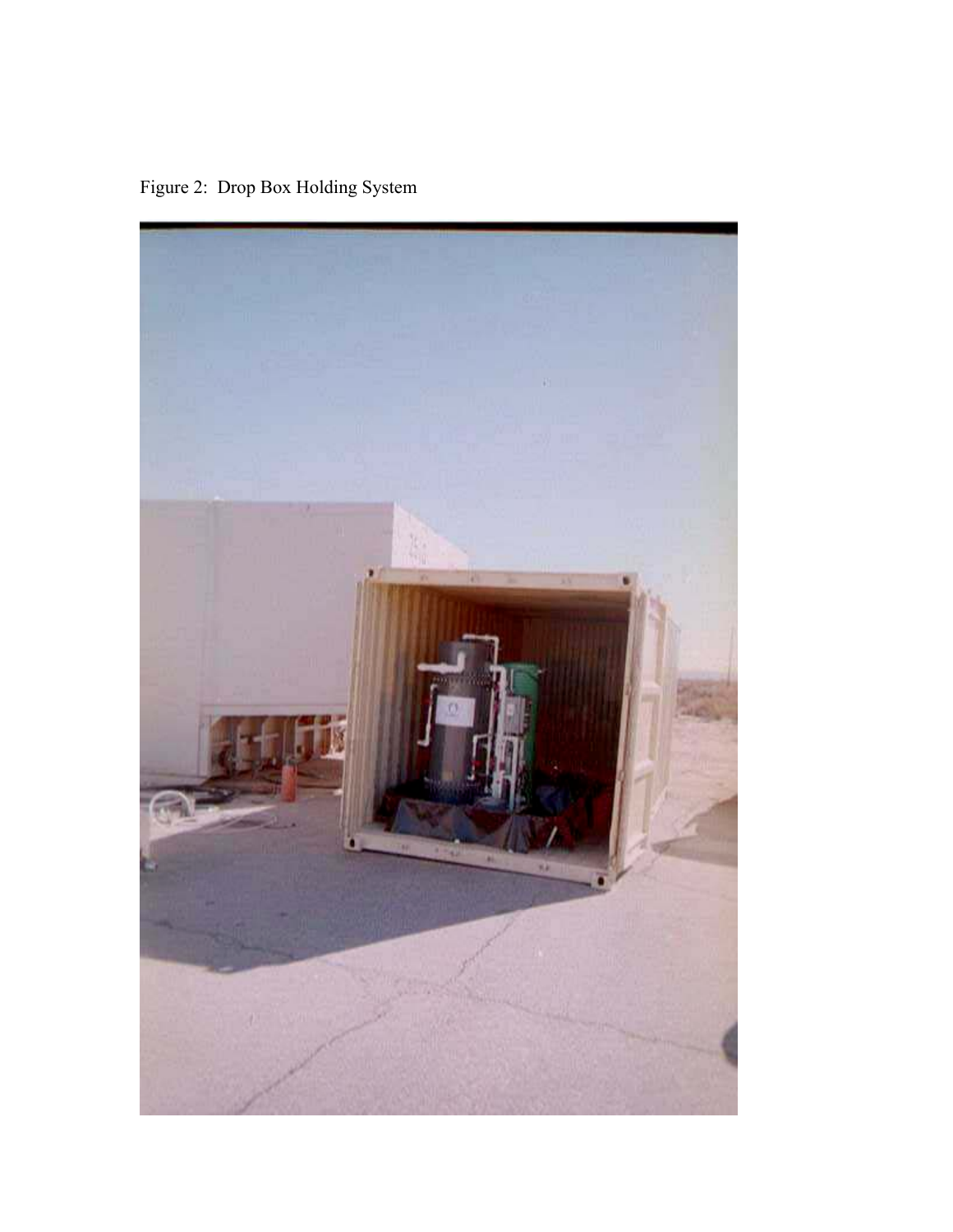# Figure 3: Flow Diagram

Figure 4: EcoMat Perchlorate Removal System

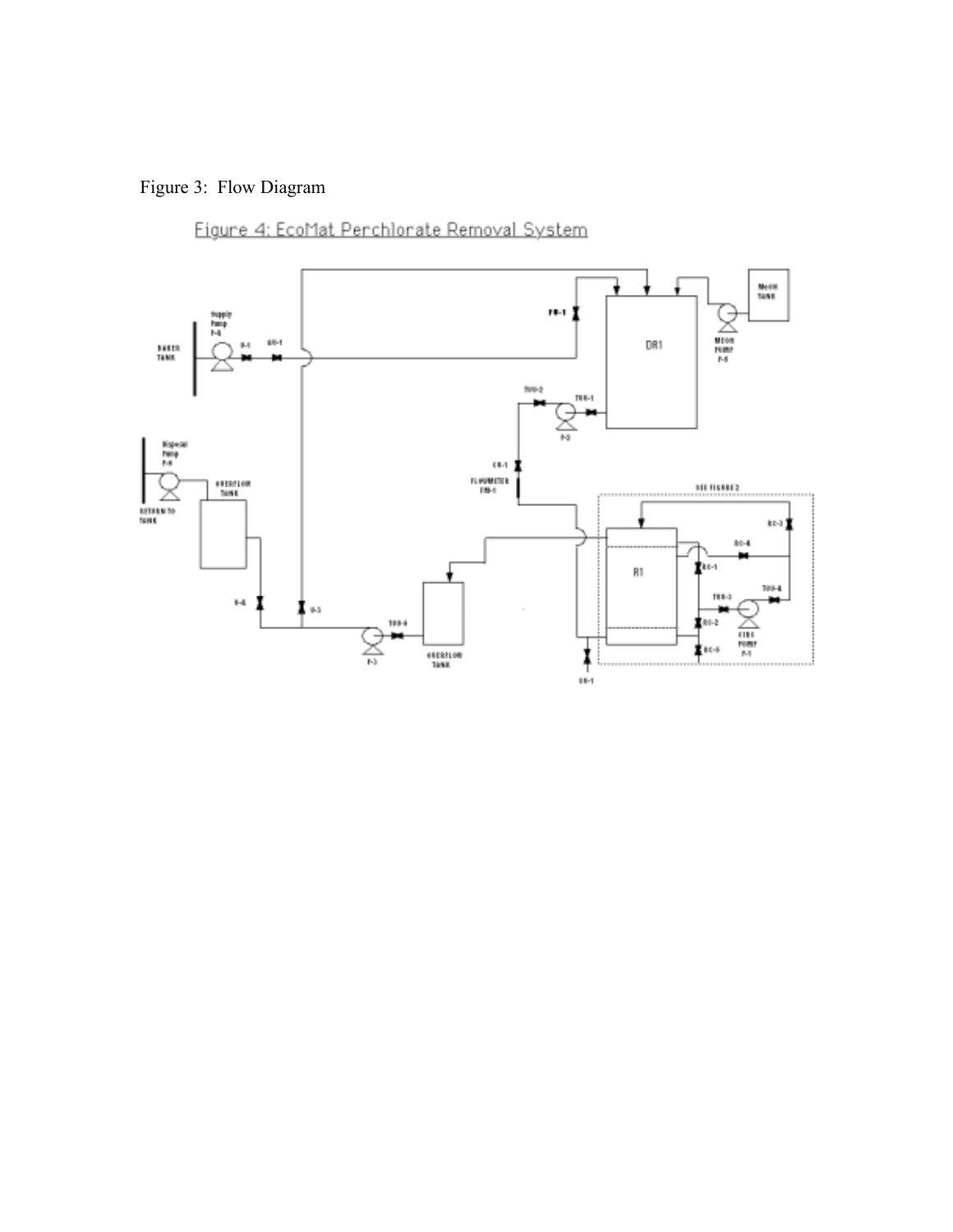Figure 4: Hall Reactor

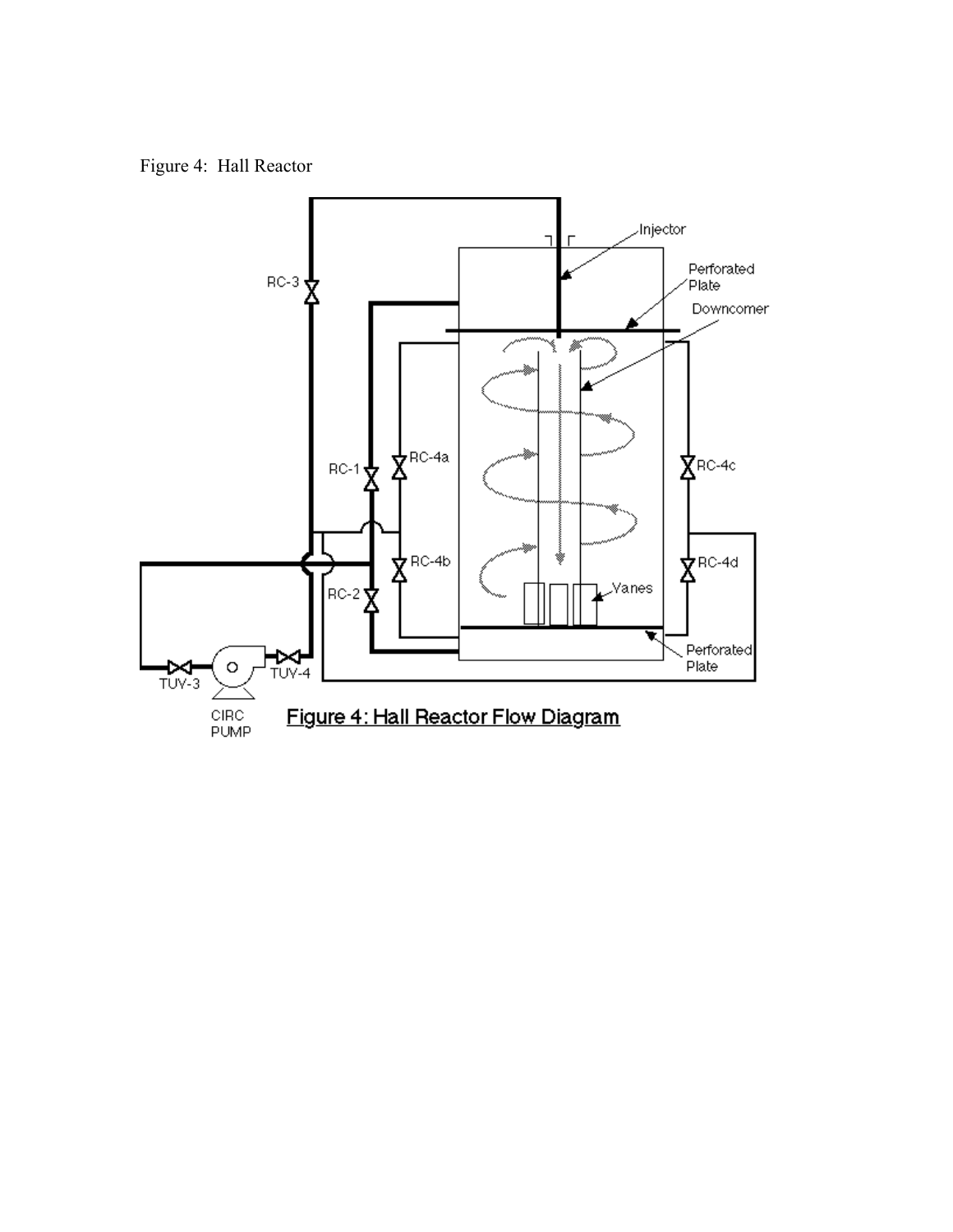# Figure 5: EcoLink Material